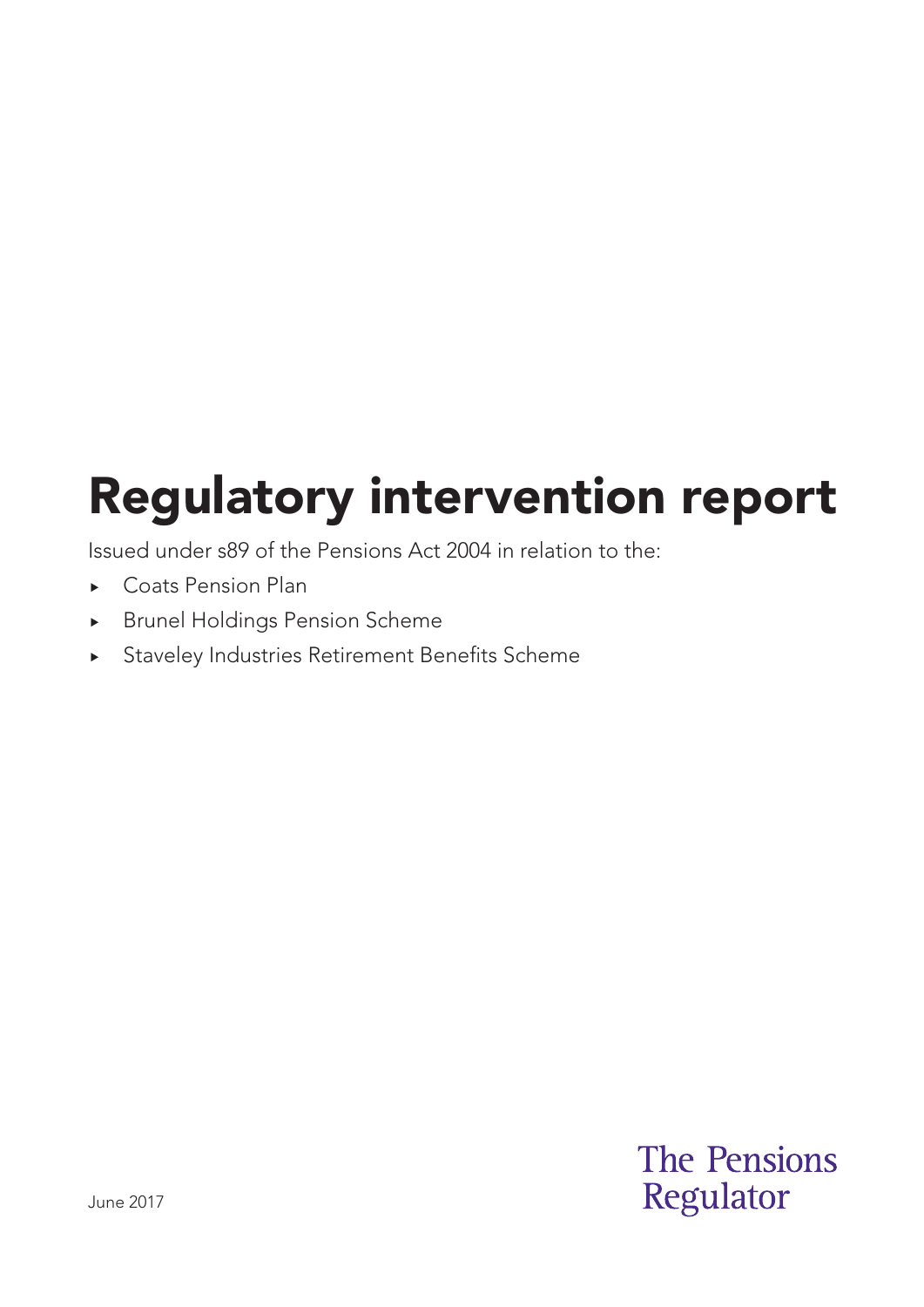### **Background**

Coats Group plc (Coats) – formerly known as Guinness Peat Group plc – is one of the world's leading industrial thread manufacturers. It is the ultimate parent company of Coats Ltd and is listed on the London Stock Exchange.

Historically, Coats has operated as an investment holding company and held a number of shareholdings in other businesses. In 2011, the group began selling off these investments with the exception of Coats Ltd, and finished the process in 2013.

There are three defined benefit (DB) schemes sponsored by employers within Coats group.

- ▶ The Coats Pension Plan (CPP) has approximately 24,000 members and, at 1 April 2015, had an estimated deficit of just over £400m on a scheme specific funding basis.
- $\triangleright$  The Staveley Industries Retirement Benefits Scheme (SIRBS) has approximately 3,700 members and at 5 April 2015 had an estimated deficit of just over £97m on a scheme specific funding basis.
- ▶ The Brunel Holdings Pension Scheme (BHPS) has approximately 3,000 members and at 1 April 2015 had an estimated deficit of approximately £80m on a scheme specific funding basis.

SIRBS and BHPS are schemes that Coats had inherited from businesses it had previously acquired. Before TPR became involved with this case, the sponsoring employers of both of these schemes were non-trading subsidiaries of Coats, whereas CPP was sponsored by three trading subsidiaries of Coats Ltd. All of the schemes' employers were and continue to be solvent companies.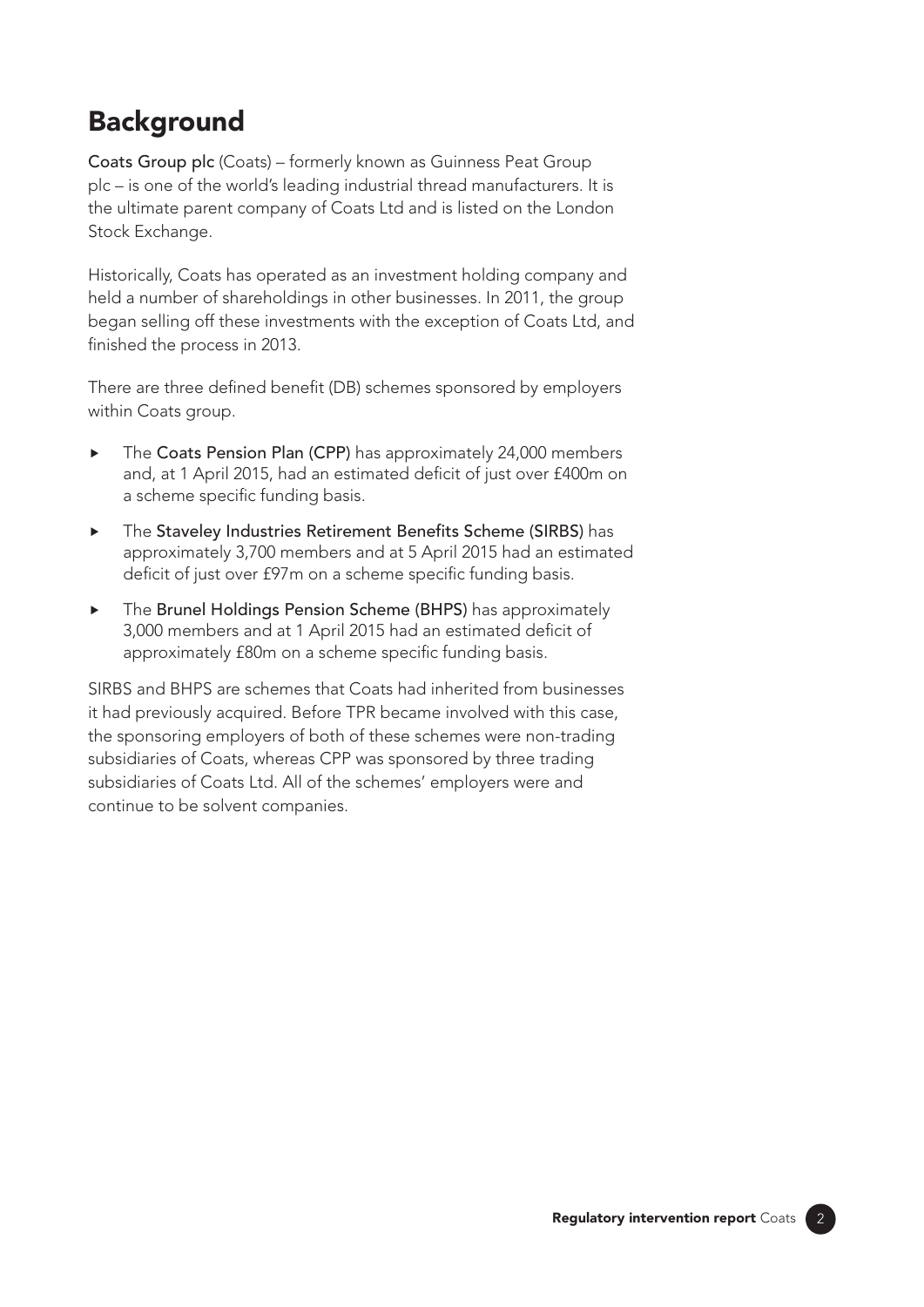### Illustrated summary



### Events leading to regulatory action

During our discussions with CPP's trustees and employer about the scheme's 2012 valuation we became aware that Coats was selling off its investment shareholdings and intended to make significant returns to its shareholders. Around that time we were approached by the BHPS trustees about their concerns over future support for their scheme. We began to investigate the potential impact that the Coats' disposal programme would have on CPP, SIRBS and BHPS, in particular the impact on the covenant<sup>1</sup> supporting the schemes in the context of their underfunded positions.

The accounts for Coats (at the time called Guinness Peat Group plc) as at 31 December 2012 reported consolidated shareholders' funds of £434m. At that time we understood that the intention was to give the majority of these funds to shareholders, with around £124m being retained within Coats for the ongoing funding of SIRBS and BHPS. There was, however, no intention for it to be paid immediately as cash into the schemes and in any event it would have been insufficient to fund the deficits.

When we told them we were investigating, Coats committed not to distribute these funds to shareholders while our case was ongoing.

1

The employer covenant is the extent of the employer's legal obligation and financial ability to support the scheme now and in the future.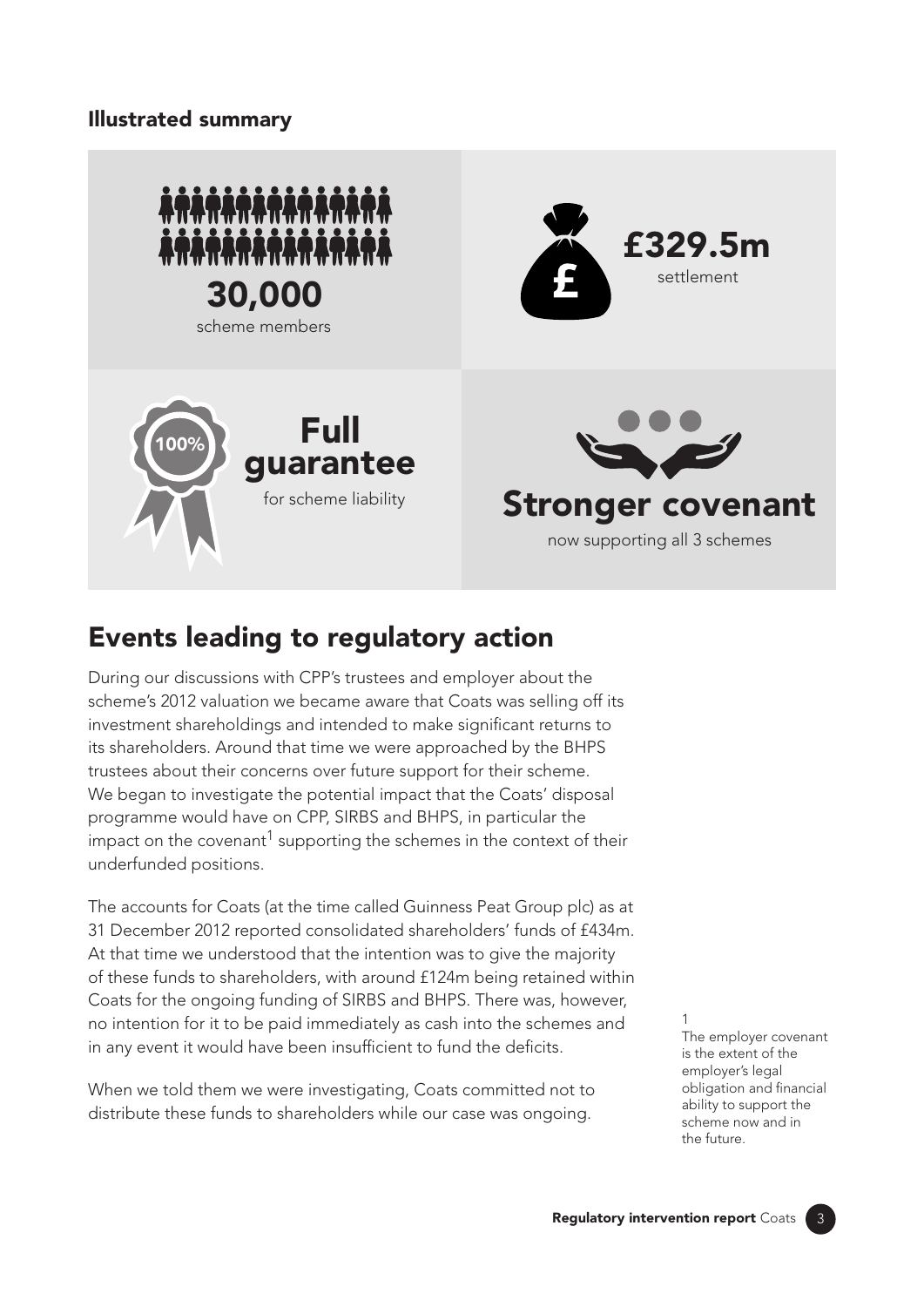### Regulatory action

All three schemes had substantial deficits on a buy-out basis and our initial investigations indicated that the statutory employers for all three schemes were 'insufficiently resourced'<sup>2</sup>. Starting in July 2013 we wrote to a number of companies within the Coats group asking for valuations in accordance with our Financial Support Direction (FSD) regulations. The respective statutory employers of BHPS and SIRBS did not dispute that they were insufficiently resourced. However, the valuations that were provided relating to CPP (at all three stages of the regulations<sup>3</sup>) claimed that the schemes' employers were not insufficiently resourced.

The case team obtained expert evidence which supported our view that the CPP employers' valuations did not accurately reflect the fair value of the businesses on the basis that they had overvalued some of the employers' assets when completing their calculations for the 'insufficiently resourced' test. Based on that evidence, we concluded4 that the 'insufficiently resourced' test was met in respect of all of the employers based on our estimate of the buy-out debts for each scheme, and the value of the relevant employers' resources.

After a thorough investigation, which involved reviewing a substantial volume of documentation, we issued warning notices for SIRBS and BHPS in December 2013, and for CPP in December 2014. These documented our intention to issue financial support directions (FSDs) against a number of Coats group entities, including Coats.

We argued that it would be reasonable to issue FSDs because as a result of Coats' control and influence, all three schemes had been left with a weak employer covenant and were running inappropriately high levels of risk relative to the strength of the employer covenants.

We received representations from the Coats group companies, who disputed our cases in respect of all three schemes and, for CPP, continued to claim that the scheme's employers were not insufficiently resourced. The trustees for all three schemes submitted representations supporting our position.

Following the issuing of the SIRBS and BHPS warning notices, we received further evidence that required analysis and review. We then responded<sup>5</sup> to the representations in September 2015 for SIRBS and BHPS, and in February 2016 for CPP.

After receiving replies from the Coats group entities and trustees, the case team began to take steps to prepare the case for referral to the Determinations Panel.

#### $\overline{2}$

The insufficiently resourced test is defined in s44(3) of the Pensions Act 2004. It is one of a number of requirements which have to be satisfied for TPR to issue an FSD.

#### 3

Under Regulation 9 (4),(6) and (7) of the FSD Regulations there are 3 methods by which the valuations can be calculated.

#### 4

Section 43(2) specifies that TPR's opinion determines whether an employer is "insufficiently resourced"

#### 5

In accordance with the Case Team Procedure [www.tpr.gov.uk/](http://www.tpr.gov.uk/caseteam) [caseteam](http://www.tpr.gov.uk/caseteam)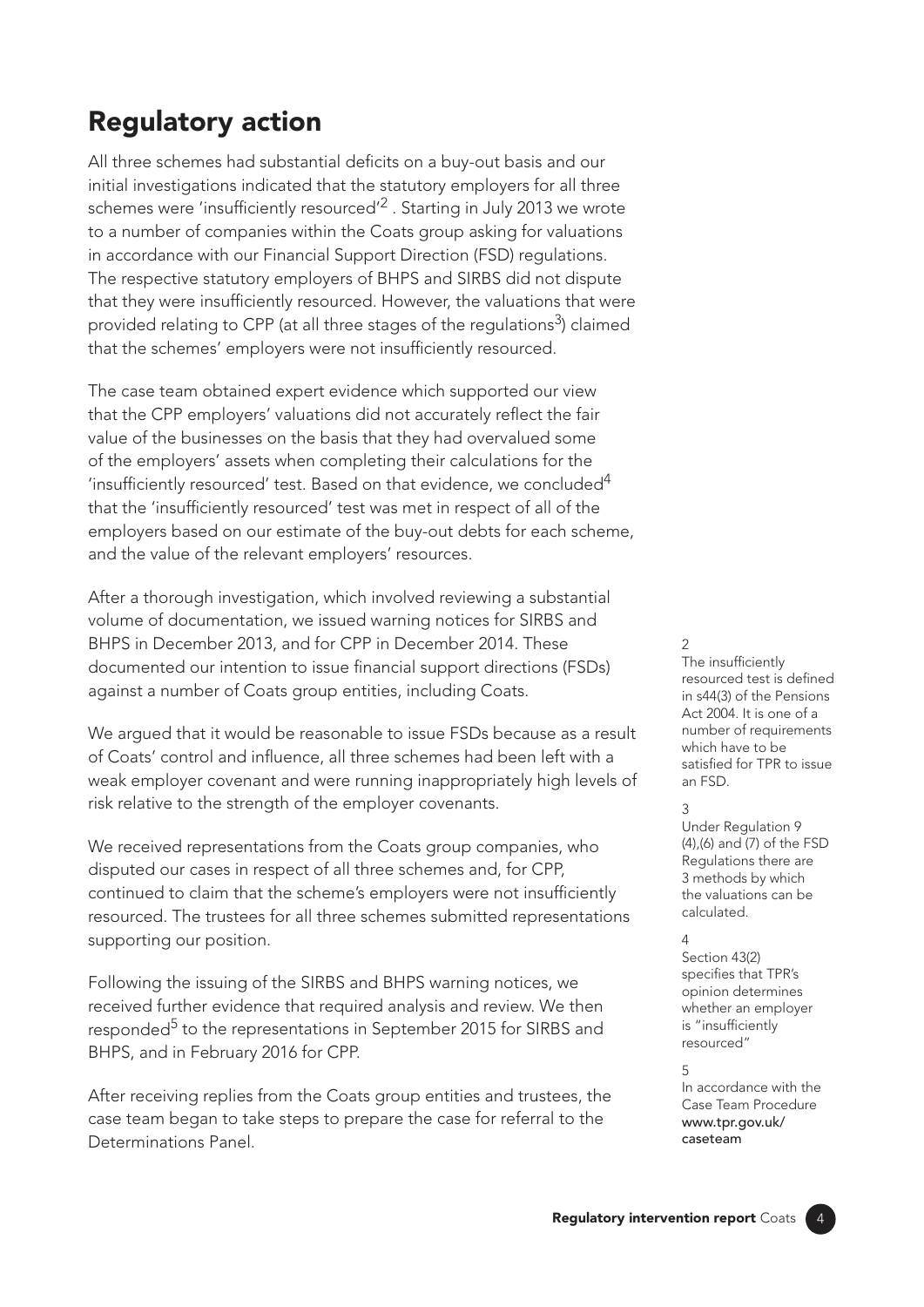### Outcome

During the investigation process Coats made a number of proposals for financial support that were not accepted. After submitting their reply to our response for CPP, Coats began discussions with our case team and the trustees of the three schemes. They made a number of offers which included upfront payments for all schemes and improved the ongoing covenant supporting the schemes. These offers reflected Coats' change of position, from intending to use the proceeds of the sale of its former investments for shareholder returns, to instead using those proceeds to support the three schemes and improve their funding positions.

After months of negotiations, in September 2016 Coats made the following settlement offer:

- Upfront payments of £329.5m in total into the three schemes (which represented all the cash remaining within the Coats group from the investment disposals). The split of these payments was intended to ensure that all three schemes were left in similar funding positions after the settlement.
- A change to the statutory employer for all three schemes to Coats Limited – the immediate holding company for Coats group's main trading business. This represented an improvement in the strength of the employer standing behind CPP and a significant improvement in the covenant position for SIRBS and BHPS.
- A full guarantee from Coats of the liabilities of the three schemes up to the amount of the relevant scheme's buy-out deficit.

In December 2016, Coats and the trustees for CPP and BHPS reached an agreement based on this offer. The main features of the agreement were:

- Upfront payments totalling £255.5m into the two schemes (including certain contributions already paid to BHPS since 1 January 2016).
- A change in the statutory employer for the two schemes to Coats Limited.
- A guarantee from Coats of the full buy-out liabilities of the two schemes.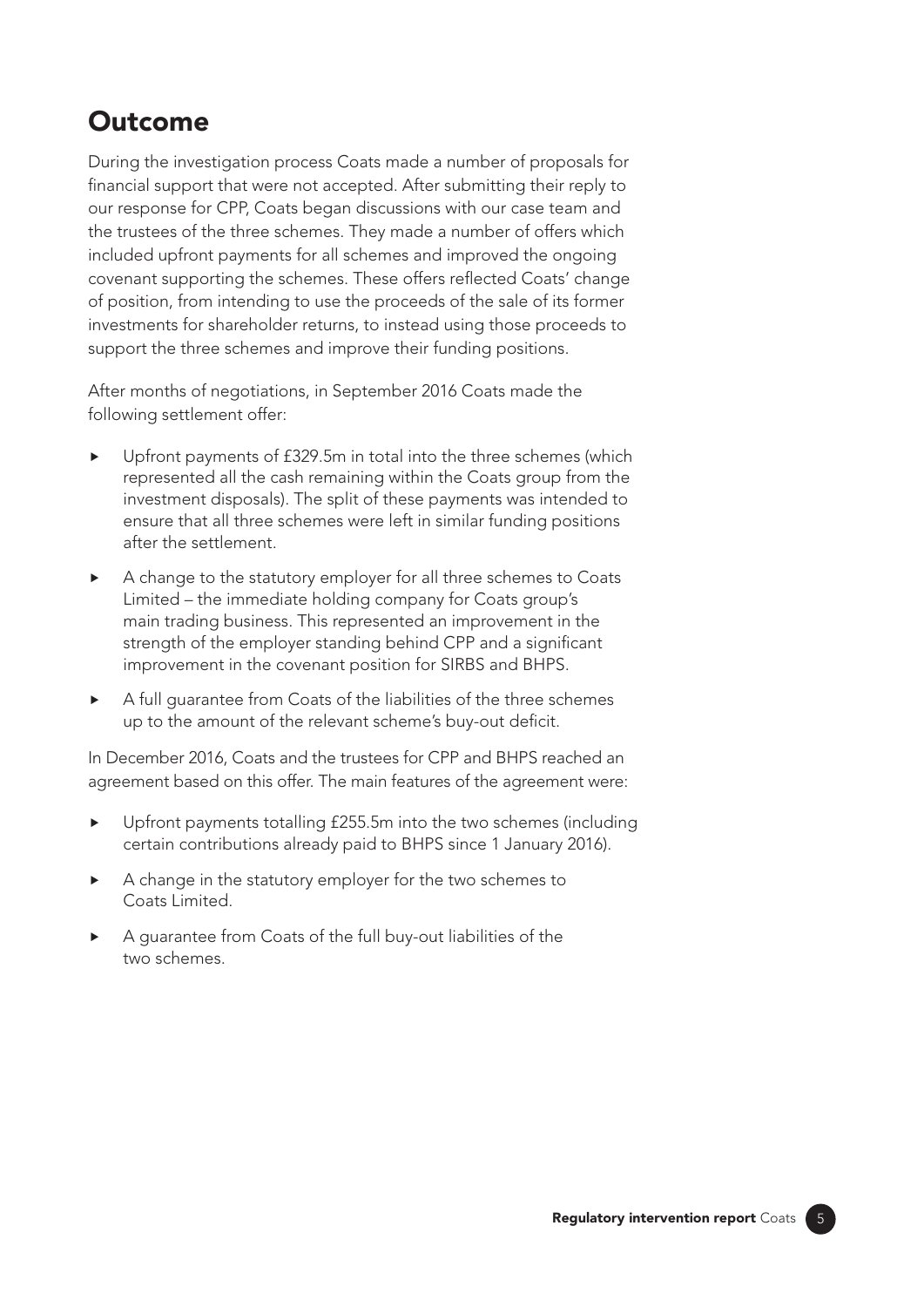In June 2017, Coats and the trustees for SIRBS also reached agreement based on the September 2016 settlement offer. The main features of the agreement included:

- An upfront payment of £74m into the scheme (inclusive of certain contributions already paid to SIRBS since 1 January 2016).
- A change in the statutory employer to Coats Limited.
- A guarantee from Coats of the full buy-out liabilities of the scheme.

In light of these agreements, which represent a significant settlement and a very good outcome for the members of all three schemes, we agreed to cease regulatory action as we believe that the ongoing trading operations of Coats are sufficient to support the schemes.

## Our approach

We are determined to help protect members of UK DB pension schemes by using our anti-avoidance powers where appropriate. This case shows that we can and will use our powers against a solvent employer where we consider it is reasonable for the wider group to provide financial support to underfunded schemes. This settlement shows our willingness to work with all parties to reach a positive, fair, negotiated outcome for pension scheme members.

We will continue to take a commercial and pragmatic view when using our powers, and remain committed to achieving a positive outcome for members. This includes being prepared to pursue a case to the Determinations Panel where the subjects of our investigations do not make a satisfactory settlement offer. In this case, the settlements have substantially improved the current funding position and covenant support of the three schemes and, as a result, increased the likelihood of members' benefits being met in full.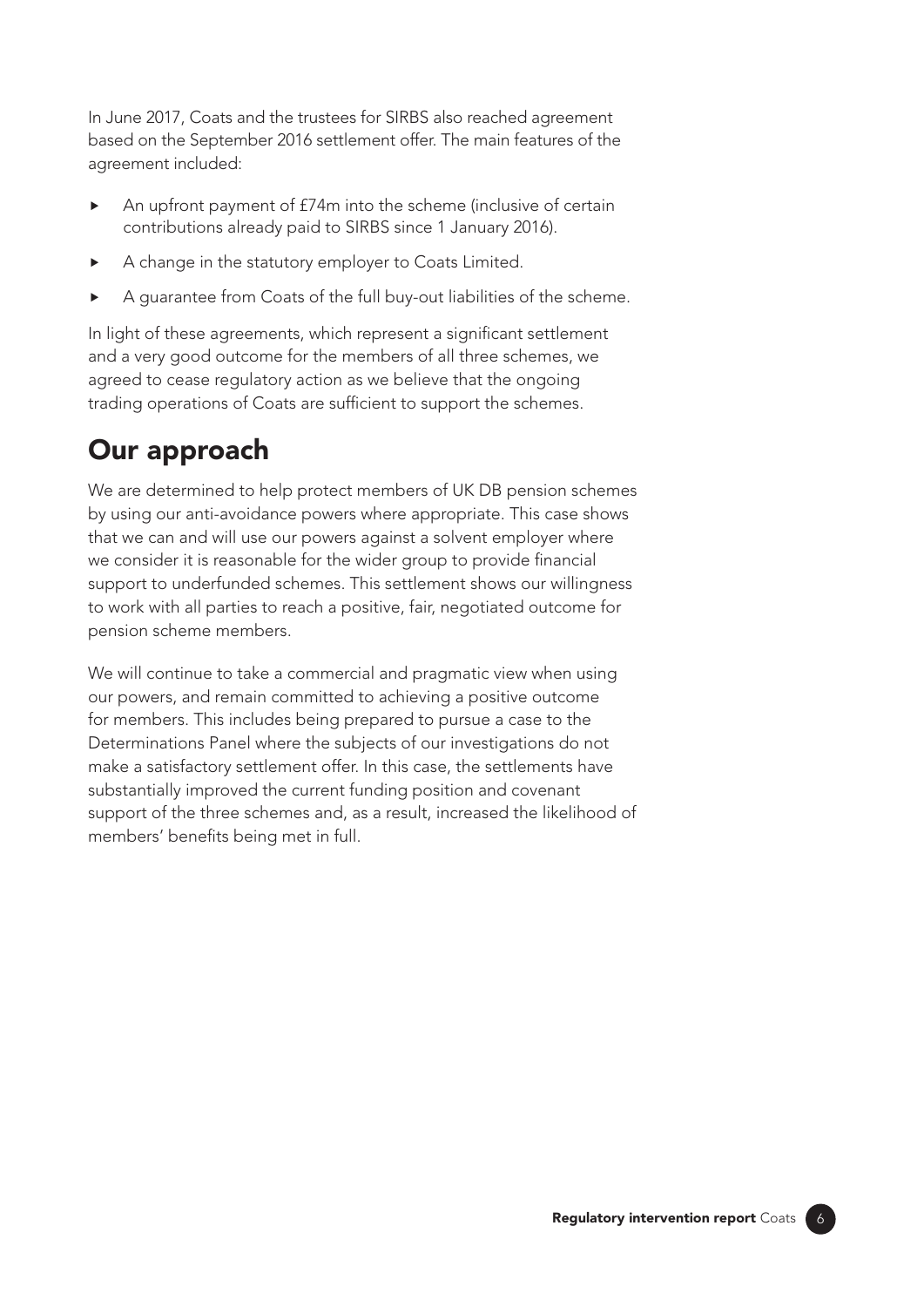### Timeline of events